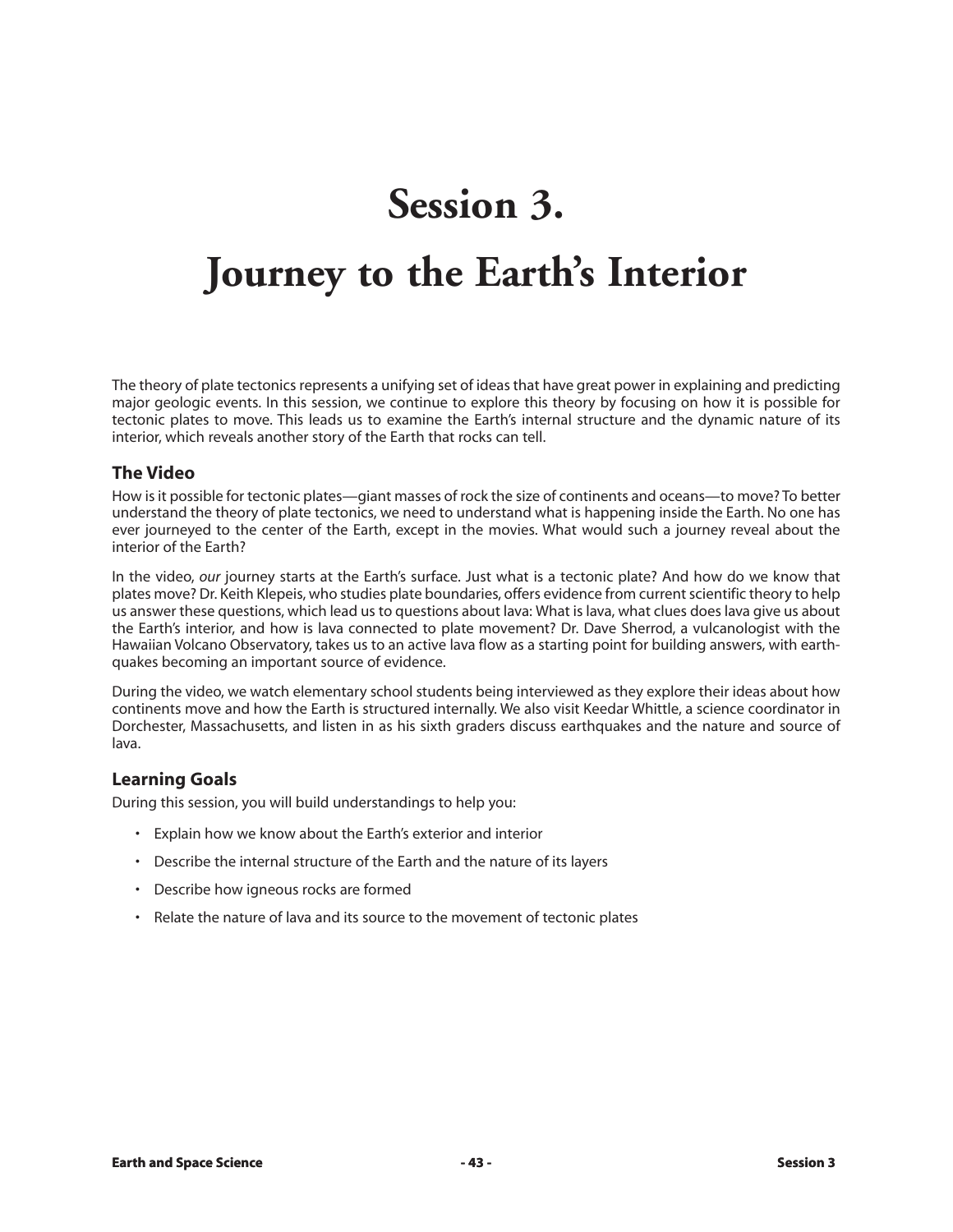# **On-Site Activities**

## **Getting Ready (60 minutes)**

### **Activity One—Problem Set and Reading Discussion (20 minutes)**

- 1. In a small group, review the answers from the problem set for Session 2.
- 2. With a partner, review and discuss each other's concept maps for sedimentary rocks.
- 3. Think about what you know about the Earth's interior. Discuss how or where this topic might connect to your concept maps.
- 4. Session 2's homework asked group members to be prepared to discuss the ideas expressed by the authors that are most useful in teaching about rocks. As a group, discuss these ideas.

### **Activity Two—Continental Movement, Tectonic Plates, and Lava (15 minutes)**

- 1. To prepare for today's session, you were asked to think about how continents could group together and then move apart. You were asked to write about your initial ideas and create a diagram as part of your explanation. As a whole group, share your ideas and diagrams.
- 2. Briefly discuss and record the group's ideas about the questions below. Your group will revisit these questions after the video.
	- What are tectonic plates? What are they made of?
	- How thick are tectonic plates?
	- What is lava?
	- Is lava a solid or a liquid? What are the reasons for your thinking?
	- Where in the Earth does lava come from? What are the reasons for your thinking?
	- What can lava tell us about the Earth?

### **Activity Three—Models of Earth's Interior (15 minutes)**

- 1. Rejoin your partner. Create a drawing of a cross-section of the Earth, and label the drawing with as much detail as you can. Incorporate relevant ideas from the previous activity into your drawing.
- 2. Think about the common objects listed below. With a partner, select the object you feel best represents the earth, and explain why.

| Basketball      | Baseball                         |
|-----------------|----------------------------------|
| Onion           | Rock                             |
| Hard-boiled egg | Globe                            |
| Apple           | Orange                           |
| Avocado         | Piece of cherry-filled chocolate |
| Golf ball       | "Jaw breaker" candy              |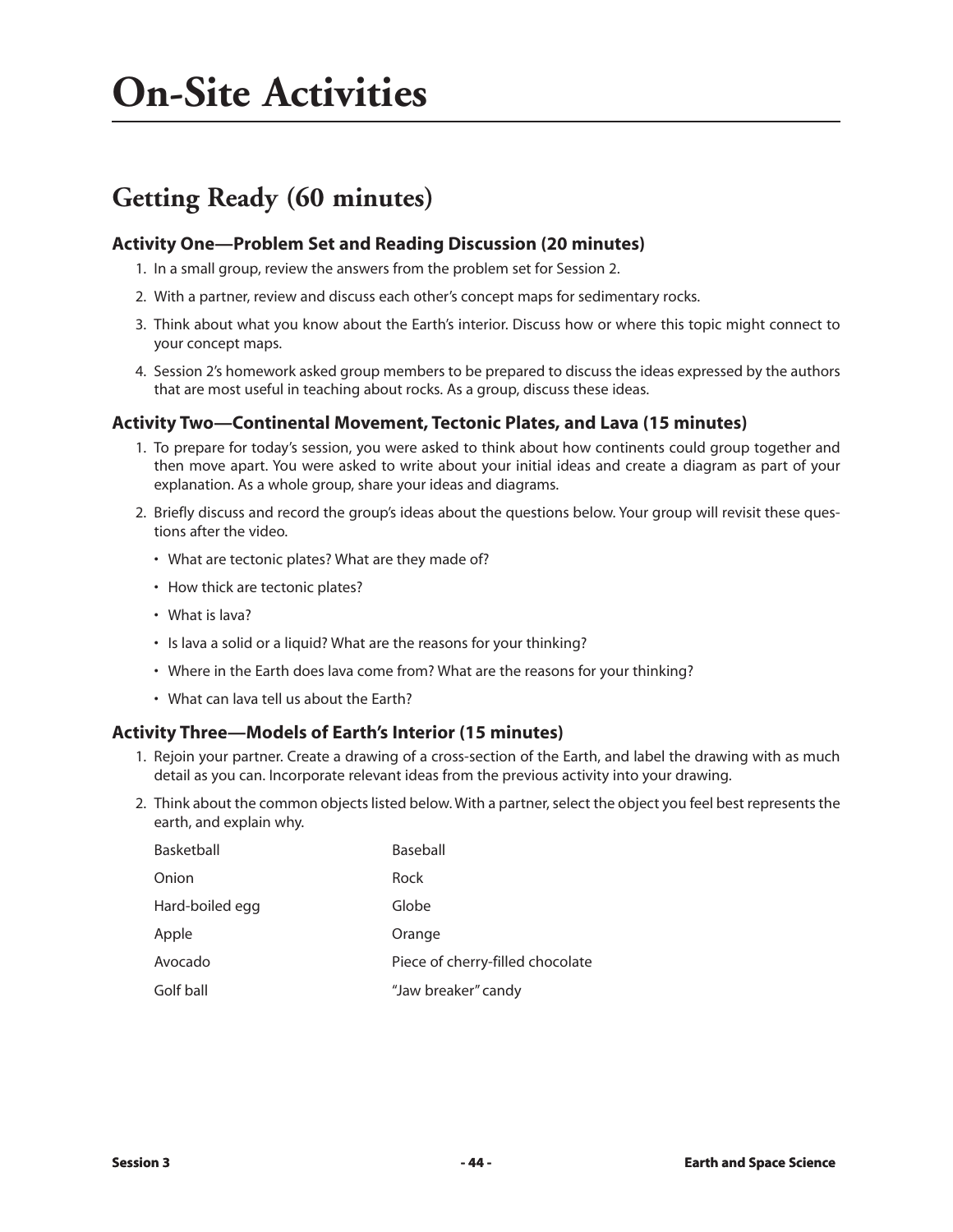# **On-Site Activities, cont'd.**

## **Activity Four—Slinkys® and Silly Putty® (10 minutes)**

With a partner, complete one of the activities below. Be sure that both activities are completed by the group.

#### **Facilitators:** Provide Slinkys for Activity A.

**Activity A:** Discuss your ideas about what happens during an earthquake. What is the nature of the motion that is felt? Use the Slinky to model the following two types of motions:

- **Motion #1:** Hold each end of the Slinky so that it is stretched out horizontally on the floor. Take turns pushing one end of the Slinky toward the other.
- **Motion #2:** Hold each end of the Slinky so that it is stretched out horizontally on the floor. Take turns sliding one end of the Slinky perpendicular to the other.

Record your answers to the following questions:

- How would you describe each motion?
- In an earthquake, how might these motions be produced?
- How might the motions of earthquakes provide information about the Earth's interior?

#### **Facilitators:** Provide Silly Putty for Activity B.

**Activity B:** Each partner should take a portion of Silly Putty and manipulate: squeeze it, stretch it, compress it, roll it up into a ball, and bounce it off of the table. Take one of these samples and flatten the ball *slightly*, push it onto a large index card, and then trace the outline of the edge of the Silly Putty ball onto the card with a pen. Put aside the card with the Silly Putty and place the other sample back in its container. Is Silly Putty a solid or a liquid? Record your answer, and the reasons for your thinking.

## **Viewing the Program (60 minutes)**

As you watch the video, think about the following focus questions:

- 1. What feature of the Earth's interior allows the movement of tectonic plates?
- 2. The children interviewed have a range of notions about what the interior of the Earth is like. As you watch, keep track of their ideas and compare them to your own.
- 3. Watch the students in the featured classroom as they manipulate the Slinky toys and Silly Putty. Use their results to inform your work following the video.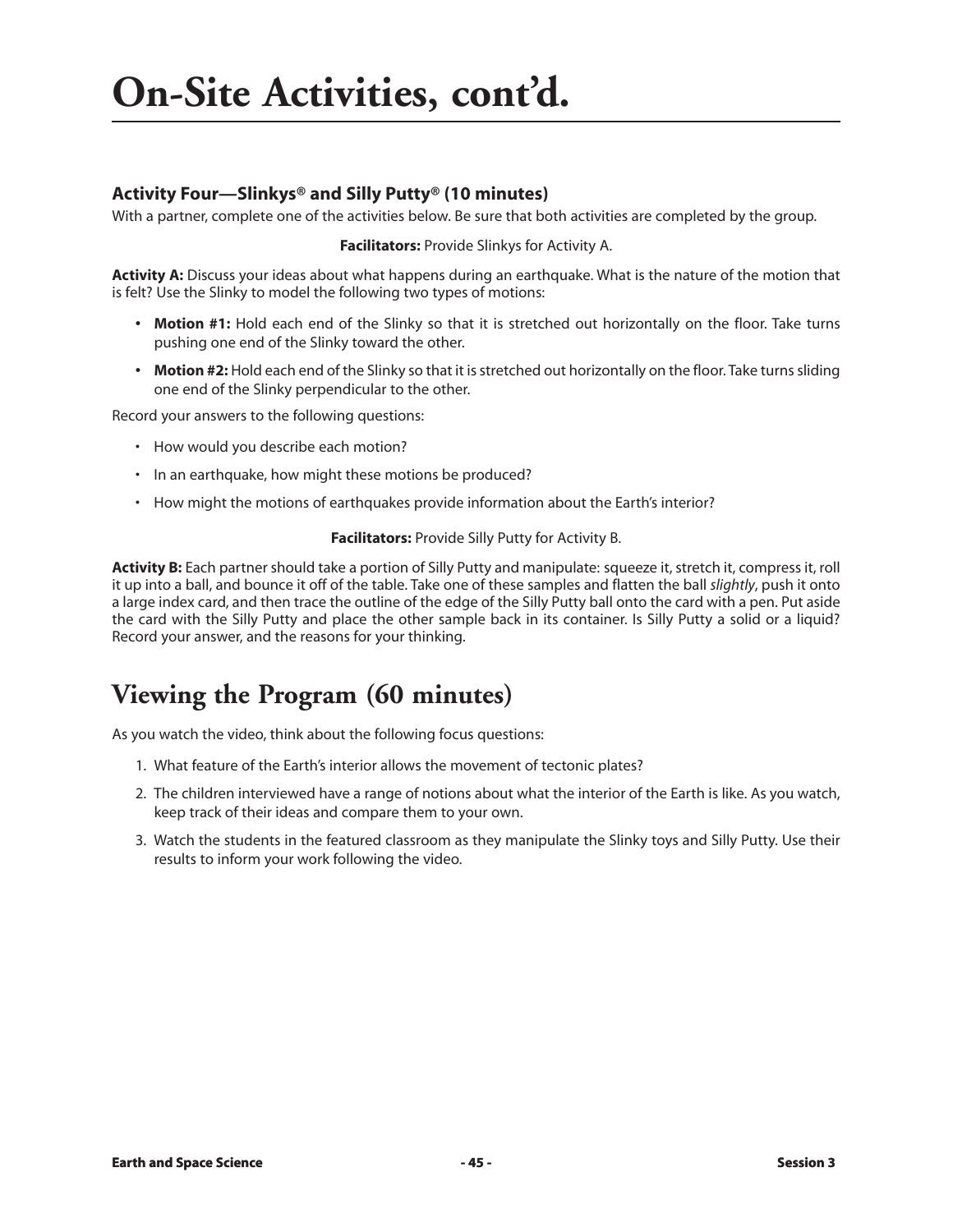## **Going Further (60 minutes)**

1. As a whole group, spend a few minutes discussing the video. Dr. Sherrod said that igneous rocks originate from the melting of Earth's materials. Volcanic rock is one kind of igneous rock. Talk about how the formation of this type of igneous rock compares to how sedimentary rocks form. Comment upon their similarities and differences.

**Note:** See the *Earth and Space Science* Web site to learn more about igneous rocks (A Closer Look: Igneous Rocks) at www.learner.org/channel/courses/essential/earthspace/session3.

- 2. Revisit and discuss each of the questions from Activity Two in Getting Ready. Evaluate the answers created by the group before the video, and rewrite them to reflect any new understandings. You may wish to make a copy for your own records.
- 3. What feature of the Earth's interior allows plate movement to occur? Discuss this with your partner. Return to the cross-section of the Earth you completed in Activity Three in Getting Ready and critique its accuracy. Then, amend the original diagram you brought to this session to represent any new understandings.
- 4. As a whole group, share the experiences you had in the Slinky and Silly Putty activities.

**Activity A:** Participants who completed activity A should demonstrate the two slinky motions for the rest of the group.

- What general term is used to describe both of these motions?
- What specific term is used to describe motion #1? Motion #2?
- How are these motions alike? How are they different?
- How is each motion a source of information about the Earth's interior?

**Note:** See the *Earth and Space Science* Web site to learn more about how earthquakes help map the Earth's interior (A Closer Look: Mapping Earth's Interior) at www.learner.org/channel/courses/essential/earthspace/session3.

**Activity B:** Participants who completed activity B should retrieve the card with the ball of putty on it and trace a circle around the edge of the putty again before removing it from the card. Show the results to the rest of the group.

- What do the markings on your card look like?
- What happened to the putty?
- How did your results compare to the results of the students in the featured classroom?
- Is Silly Putty a solid or a liquid? Justify your answer.
- What part of Earth's interior does the putty model?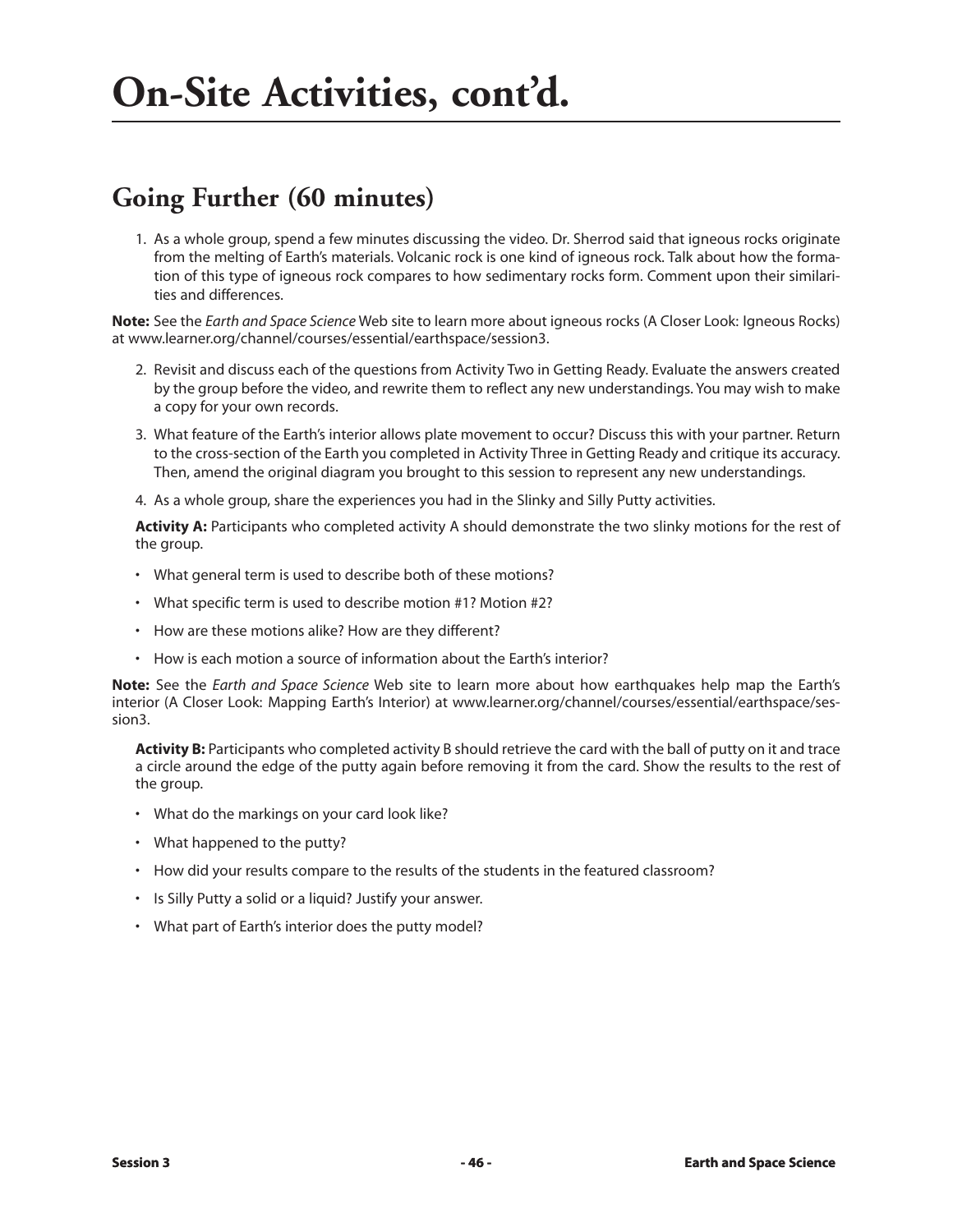# **Homework (\* = required)**

### **\* Reading Assignment**

King, C. "The Earth's Mantle Is Solid: Teacher's Misconceptions About the Earth and Plate Tectonics."*School Science Review* 82, 298 (2000): 57–64.

As you read this article, identify two teachers' ideas that compare to your own or are prevalent among students that you have. For each idea, define a question about the related content and try to answer it.

#### **\* Problem Set**

(Suggested answers are listed in the Appendix.)

- 1. Consider the following statement: "The rock that makes up the Earth's mantle flows." Do you agree or disagree? Explain the reasons for your answer.
- 2. Identify the type of igneous rock that is most common and explain its origin.
- 3. How do we know about the nature of Earth's exterior (i.e., tectonic plates)? How do we know about the nature of its interior (i.e., structural layers)?

### **\* Ongoing Concept Mapping**

Develop a concept map for the concept "Earth's interior." Reflect on the video and other session activities to identify key concepts to include in your map. Be sure to incorporate what you have learned about Earth's mantle in your map.

### **Guided Journal Entry**

During this session, you worked with materials that were used as physical models to represent the Earth's interior. Analogies are verbal models (that may have a physical basis) that are useful in the same way—they help to construct understanding of one thing in terms of another (e.g., rocks are like stories). Generate several analogies that are meaningful to you for things that you have learned during Sessions 1 (about soil), 2 (about rocks), and 3 (about Earth's interior). Record these in your journal. Think about which of these could be useful in elementary science teaching. Explain your thinking in your journal entry.

### **Guided Channel-Talk Posting**

The topic of Earth's structure has applications at many grade levels*.*How does the structure of the Earth apply to the science curriculum in your classroom? In your Channel-Talk posting for this week, describe a unit you could develop that integrates what you have learned about the structure of the Earth from Sessions 1, 2, and 3. Tailor the unit to meet the needs of your grade level.

### **Suggestions for Textbook Reading**

- 
- Formation of igneous rocks Classification of igneous rocks
- Lava and magma **•** Seismic waves
	-
- Differentiation of Earth's interior Earth's internal structure
- 

• Nature of Earth's layers